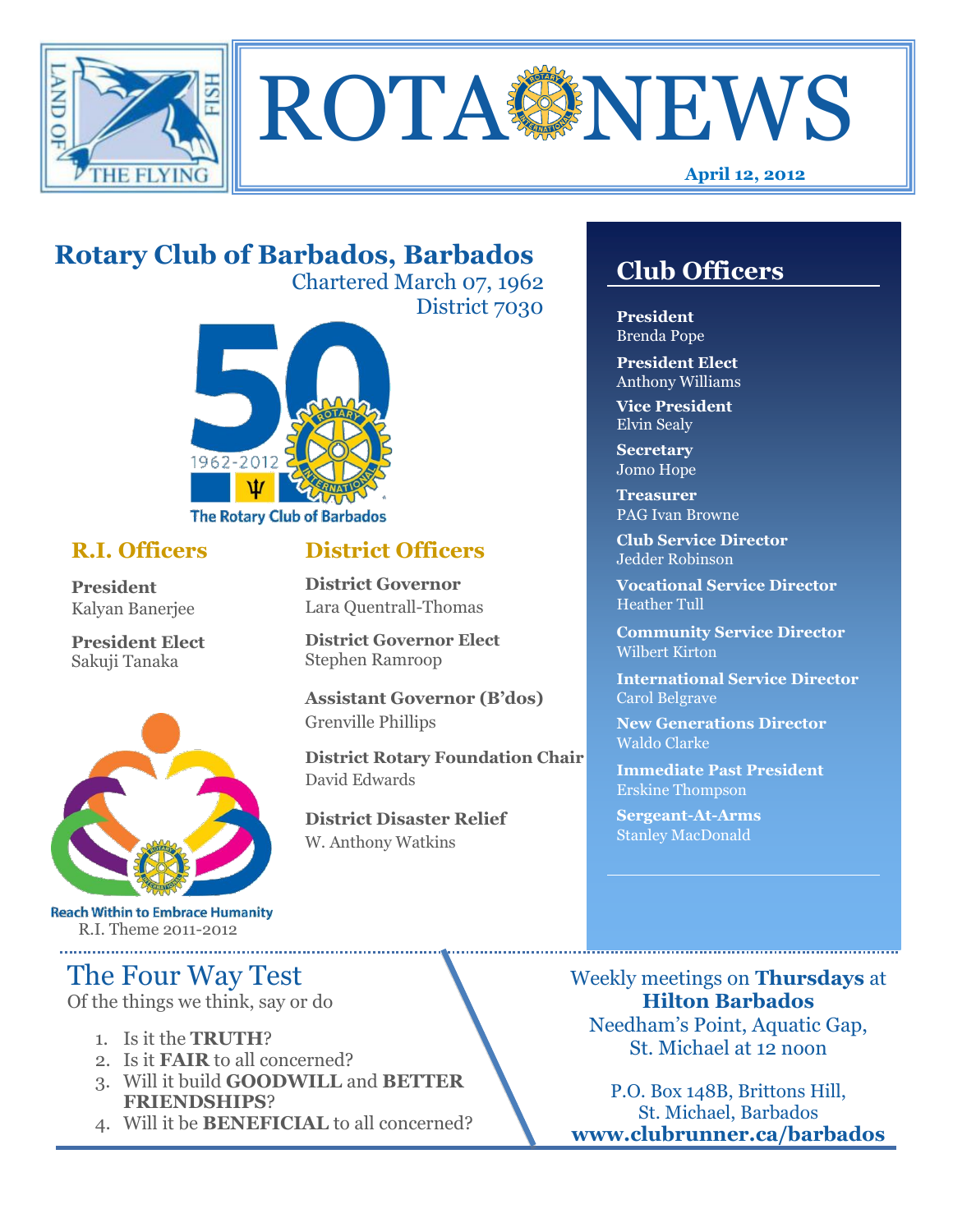## **Featured Photo**



*Cardinal Ward, guest speaker from the club meeting held on March 29th, 2012 receiving the RCOB Banner from Rtn. Steve Cozier as a token of our appreciation.*



27th - 28th July 2012 **Hyatt Regency, Port of Spain, Trinidad** 

Fellow Rotarians,

This year's **Caribbean Partnership Celebration** is scheduled for July  $27 - 28$ , 2012 at the Hyatt Regency Hotel, Port of Spain in Trinidad & Tobago.

This year's Conference Committee is putting together an exciting agenda with dynamic speakers. This is a great opportunity to learn what the Caribbean Partnership Celebration is all about first-hand.

**The Caribbean Partnership's core purpose is to provide opportunities for Rotarians throughout our Zones 33 and 34, to develop relationships, share knowledge, ideas and interests that would result in partnered clubs and then lead to projects that fill a specific need in the area.**

For more information or to make your booking for this year's conference, log on to **[www.cpc2012.com](http://www.cpc2012.com/)**.

## **RI President Kalyan Banerjee Monthly Message – April**



#### *My dear brothers and sisters in Rotary,*

*In the April 2012 issue of the Rotarian magazine, you will read about what Rotary is doing to combat one of the most pressing humanitarian crises facing us today: hunger. It is, I think, common knowledge that when we talk about food shortages, the problems we face are nearly always local. There is more* 

*than enough food produced in our world to feed everyone in it.* 

*The problem is getting the food where it is needed, and helping people in the poorest regions achieve food security.*

*In so many parts of the world, subsistence farming practices are the only way food can be acquired, and a few months of poor weather, or even a single storm, can mean catastrophe. It is unfortunately also the case that the parts of the world where food supplies are the most vulnerable are often those that receive the least attention when disaster does strike.*

*But this is one of the greatest advantages of Rotary: our local presence in so many parts of the world, and our ability to see, and react to, crises when they occur. More important than this, however, is our commitment to a longterm approach to addressing the root causes of hunger.*

*There is a great deal that all of us in Rotary can do about global hunger, but as always, we rely on the work of local Rotarians to bring help to where it is needed the most. And there is little question that when we look at the world today in terms of poverty and hunger and extreme material want, the place we need to be looking first is Africa – which is why Africa is also where we should be looking to expand.*

*Rotary's Reach Out to Africa initiative seeks to increase Rotary club membership in Africa, mobilize African Rotarians to address local needs, and raise awareness of African issues among Rotarians in more developed regions. It is just one way to connect the people who need help with the people who want to give it but may not know where to begin.*

*There is no question that the obstacles to global food security are significant. But they are not insurmountable, and the Rotary model is perhaps one of the most promising paths forward for development – if we continue our work to build Rotary into an ever more effective agent of global change.*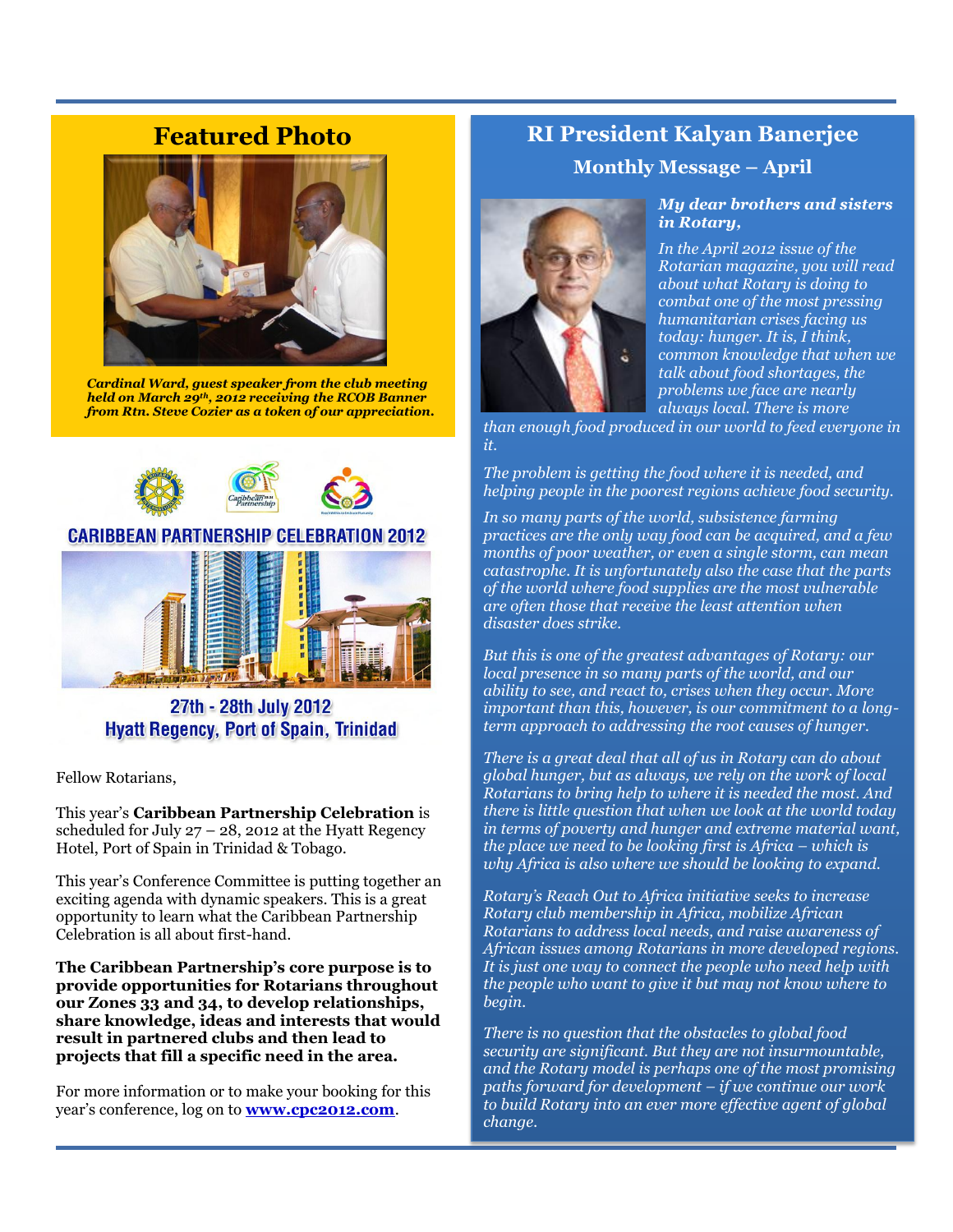# *RCOB Wins Awards at the District 7030 Conference*

Fellow Rotarians,

At the recently concluded District Conference which was held during April  $2<sup>nd</sup> - 7<sup>th</sup>$ , 2012, the RCOB won some special awards, please below some of the awards which our club received.



### *"Best Beautification Project Award" "Large Club of the Year" Award*



*RCOB won the best beautification project in the District 7030 tree planting competition sponsored by DG Lara for the planting of the Rotary Arboretum as part of the 50th anniversary.* 

*This is a fitting recognition of the long term vision of the Arboretum to enhance and beautify the area so as to create an attraction for visitors, an educational site for our young people, and an avenue for relaxation for all to enjoy when tables and benches are incorporated into the area.*



*President Brenda receiving the award from District Governor Lara Quentrall-Thomas for the "Large Club of the Year"*

#### *Award winners from District 7030*